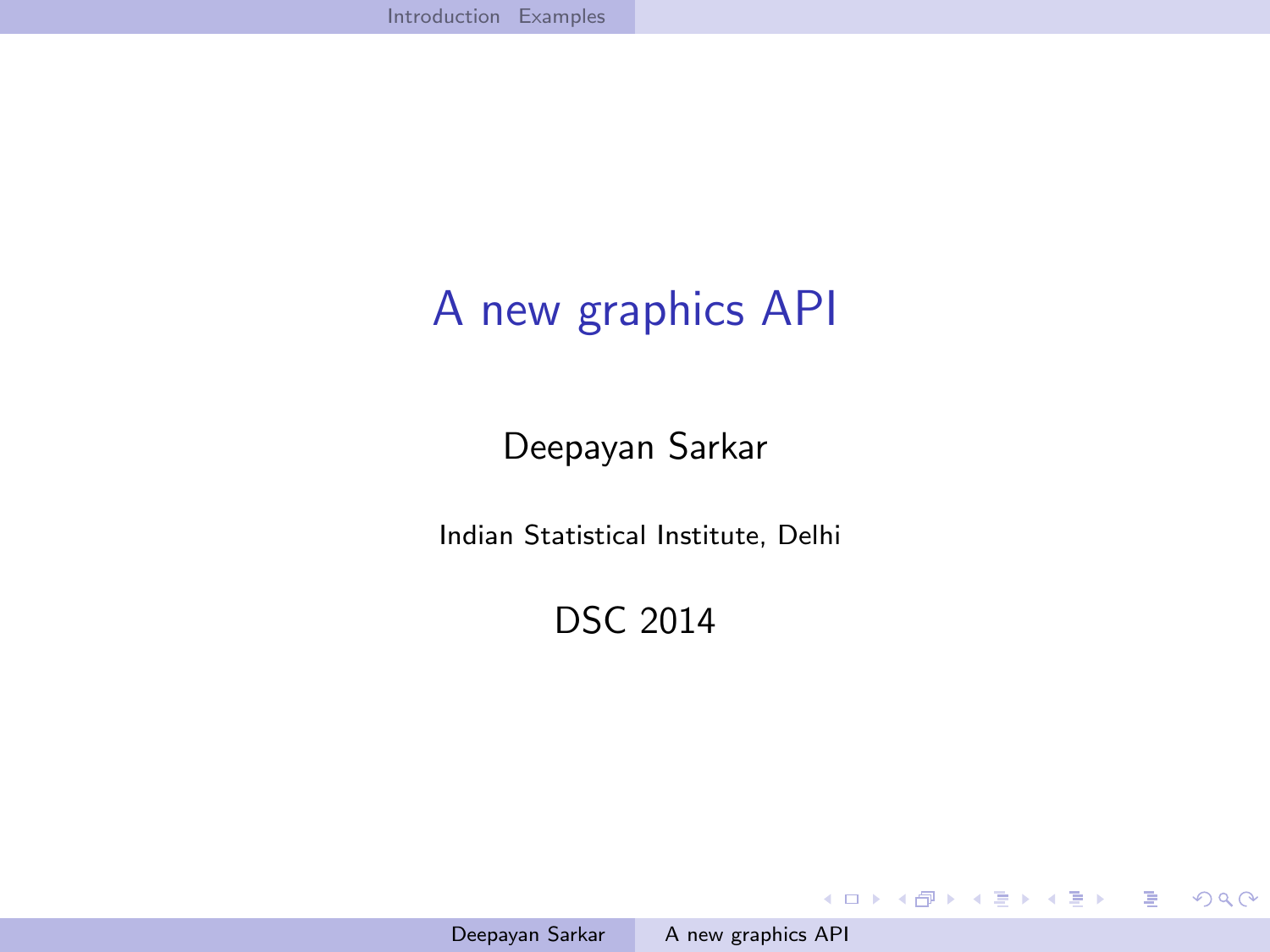## **Motivation**

イロメ イ団メ イモメ イモメー

 $2990$ 

<span id="page-1-0"></span>∍

- Qt R Bindings (Michael Lawrence,  $\approx 6$  years)
- qtpaint fast drawing API
- Wanted a high-level graphics system to go with it
- Eventually decided that needed something like grid
- Preferably something that's not too closely tied to Qt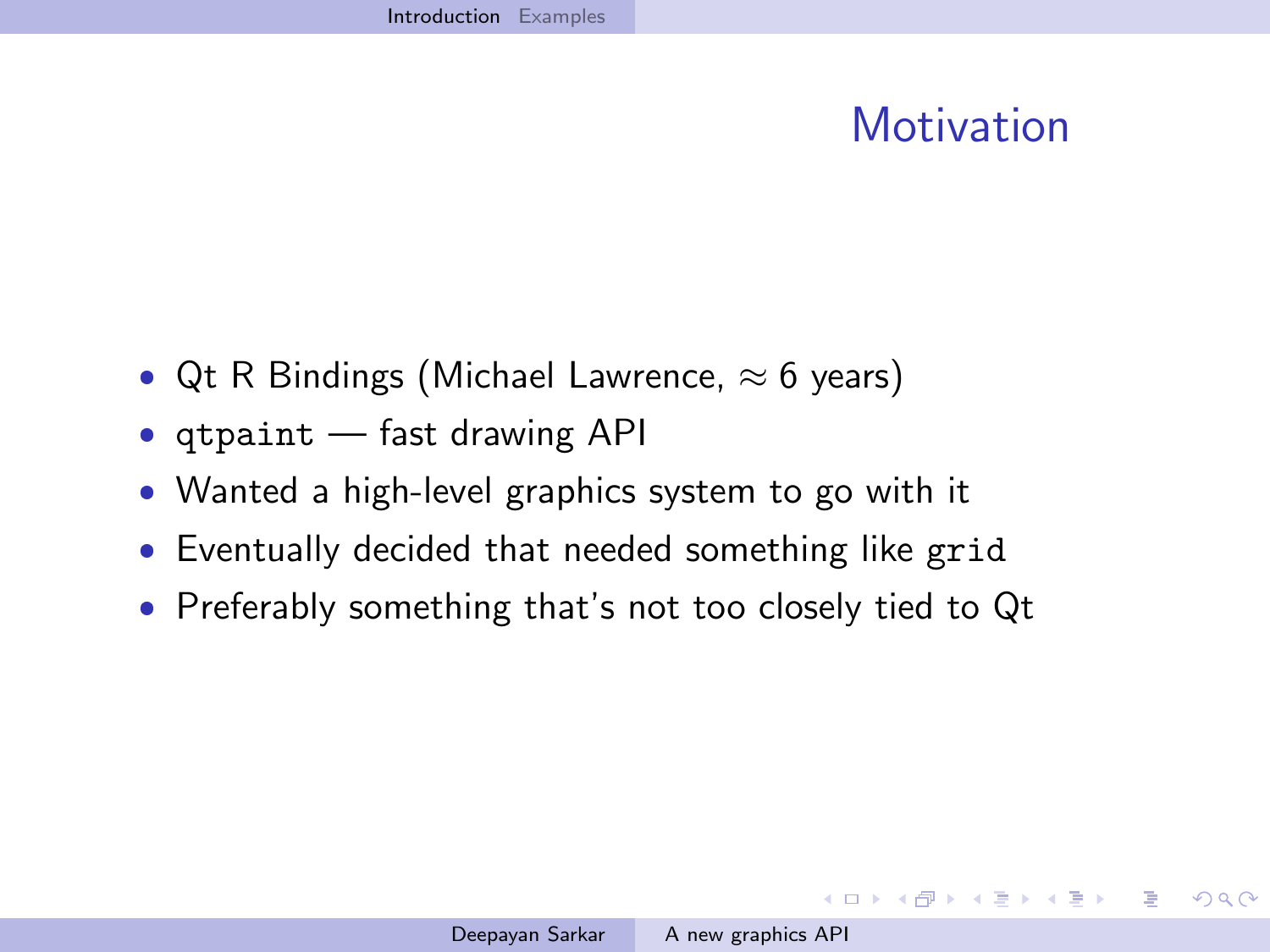## Grid-like system

イロト イ押 トイヨ トイヨ トー

 $2990$ 

э

- Basic requirements
	- viewports
	- **·** layouts
	- units
	- self-describing objects (widths/heights of strings)
- Doesn't need to be tied to a drawing system
- $\bullet$  Implementation Based on abstract canvas (know pixel dimensions and DPI)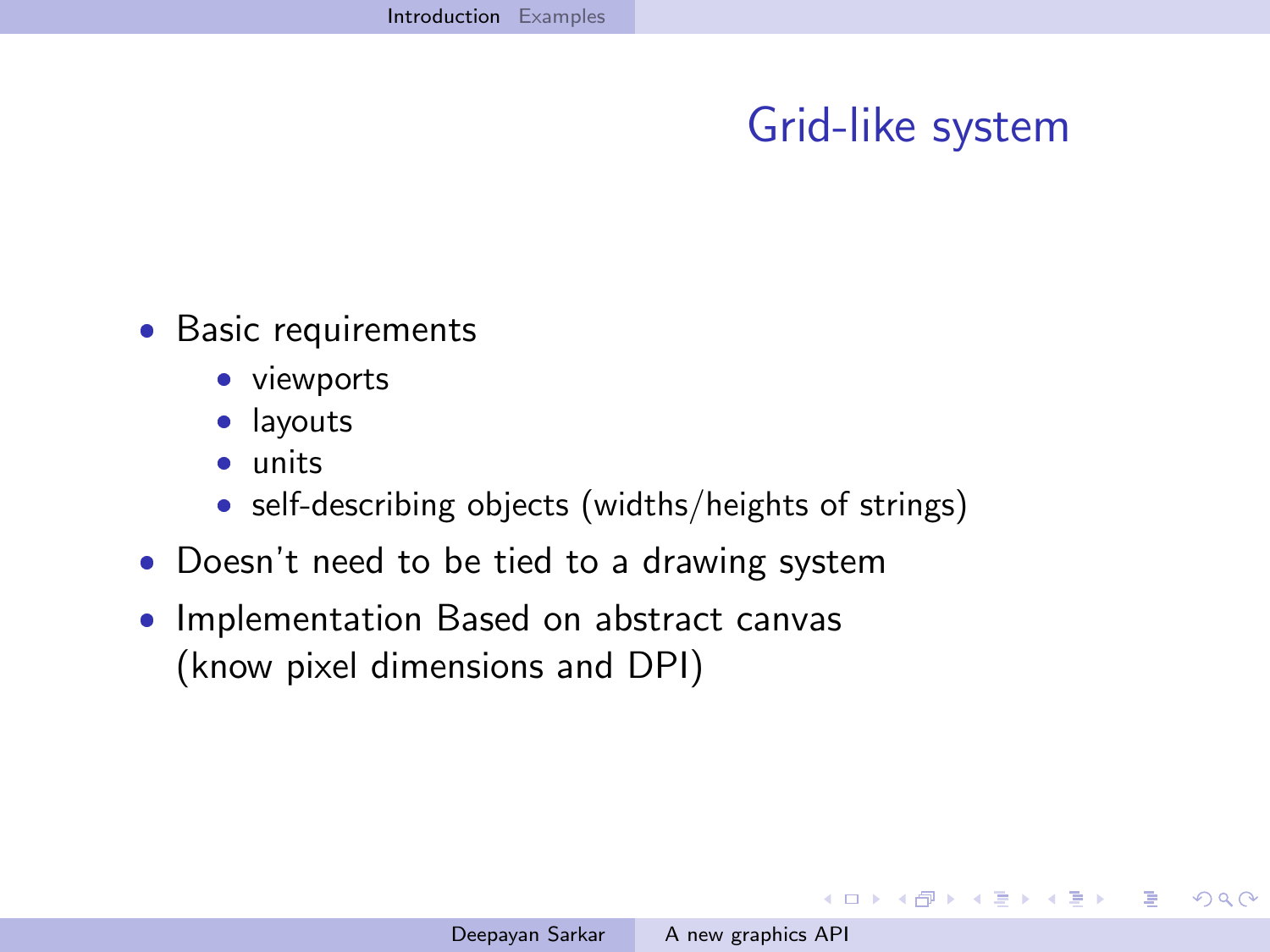```
> library(tessella)
> str(cont \leq tcontext(x = 0, y = 0, w = 100, h = 100))List of 5
$ x : num 0
$ y : num 0
$ w : num 100
$ h : num 100
$ invert.y: logi FALSE
- attr(*, "class")= chr "tcontext"
```
KED KARD KED KED E VOQO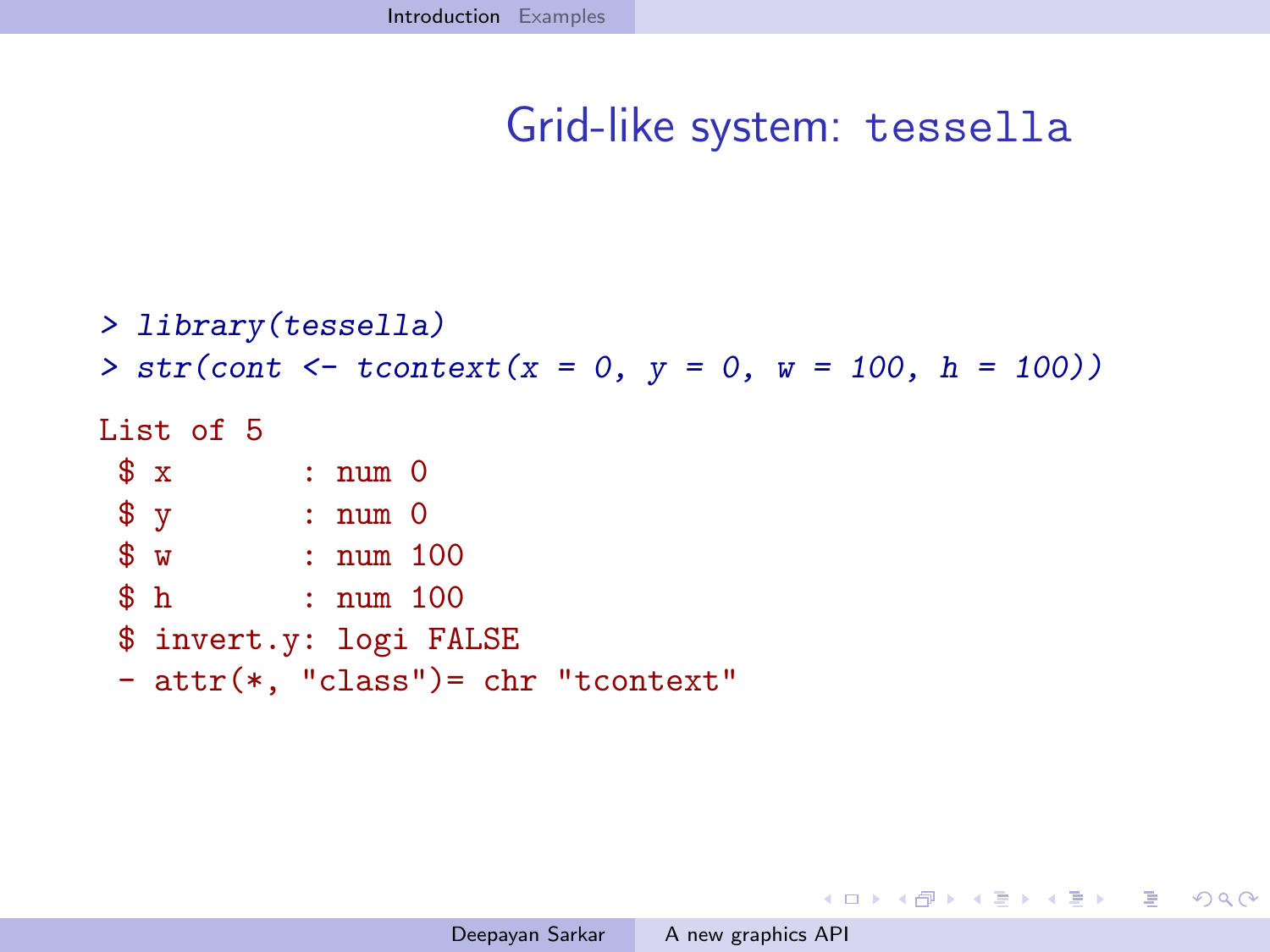```
> str(v \le - tviewport(cont, x = 10, y = 10, w = 30, h = 40,+ xlim = c(0, 101), ylim = c(0, 1))List of 8
$ parent : NULL
$ context:List of 5
$ x : num 10
$ y : num 10
$ w : num 30
$ h : num 40
$ xlim : num [1:2] 0 101
$ ylim : num [1:2] 0 1
```
KED KARD KED KED E VOQO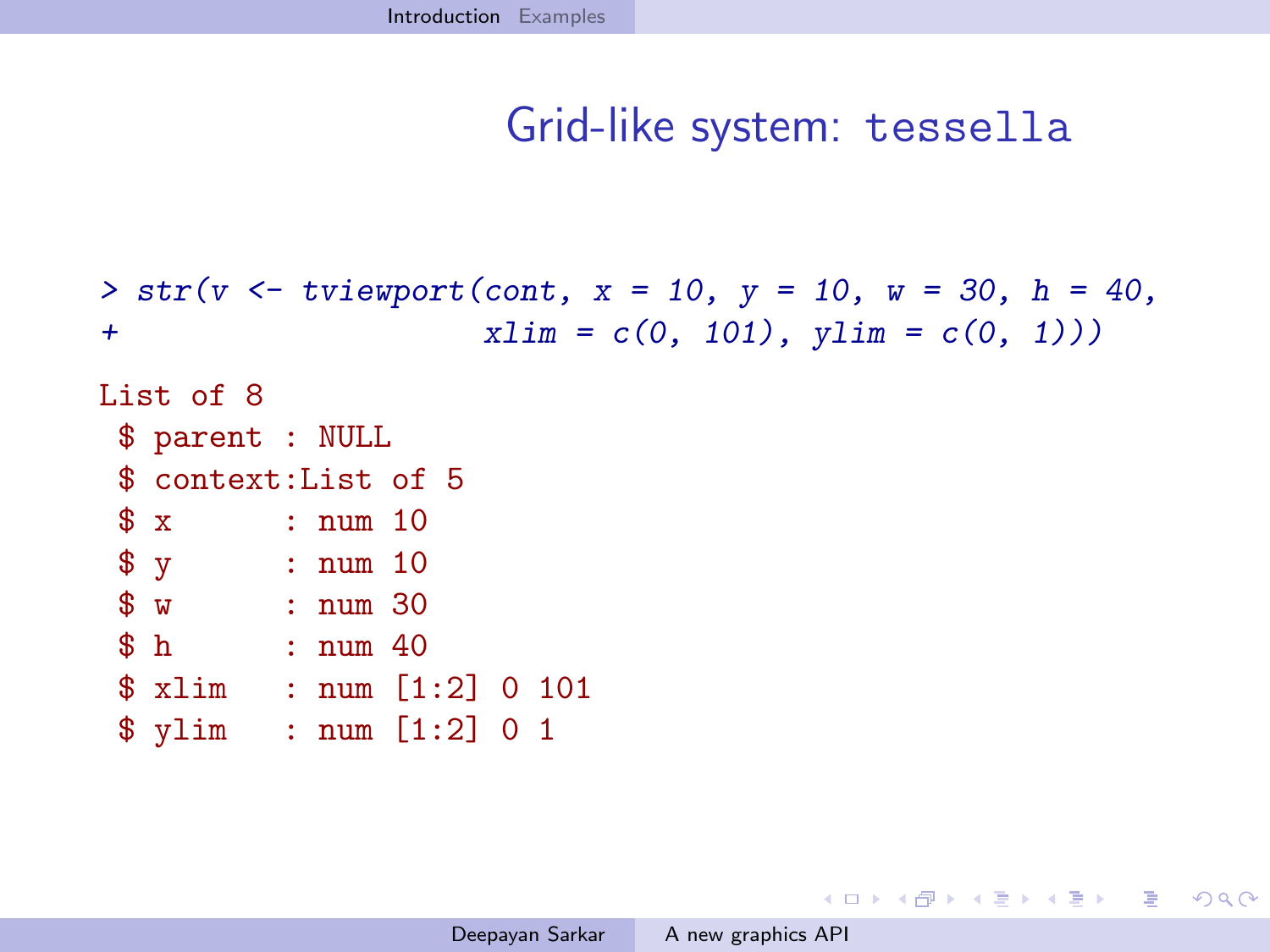```
> str(1 \leftarrow \text{tlayout}(\text{widths} = c(5, -1, 5), \text{heights} = c(-1, 5)),+ parent = v),
+ max.level = 1)
List of 6
 $ owidths : num [1:3] 5 -1 5
 $ oheights : num [1:2] -1 5
 $ widths : NULL
 $ heights : NULL
 $ respect.aspect: logi FALSE
 $ parent :List of 8
 - attr(*, "class")= chr "tlayout"
```
KED KARD KED KED E YAN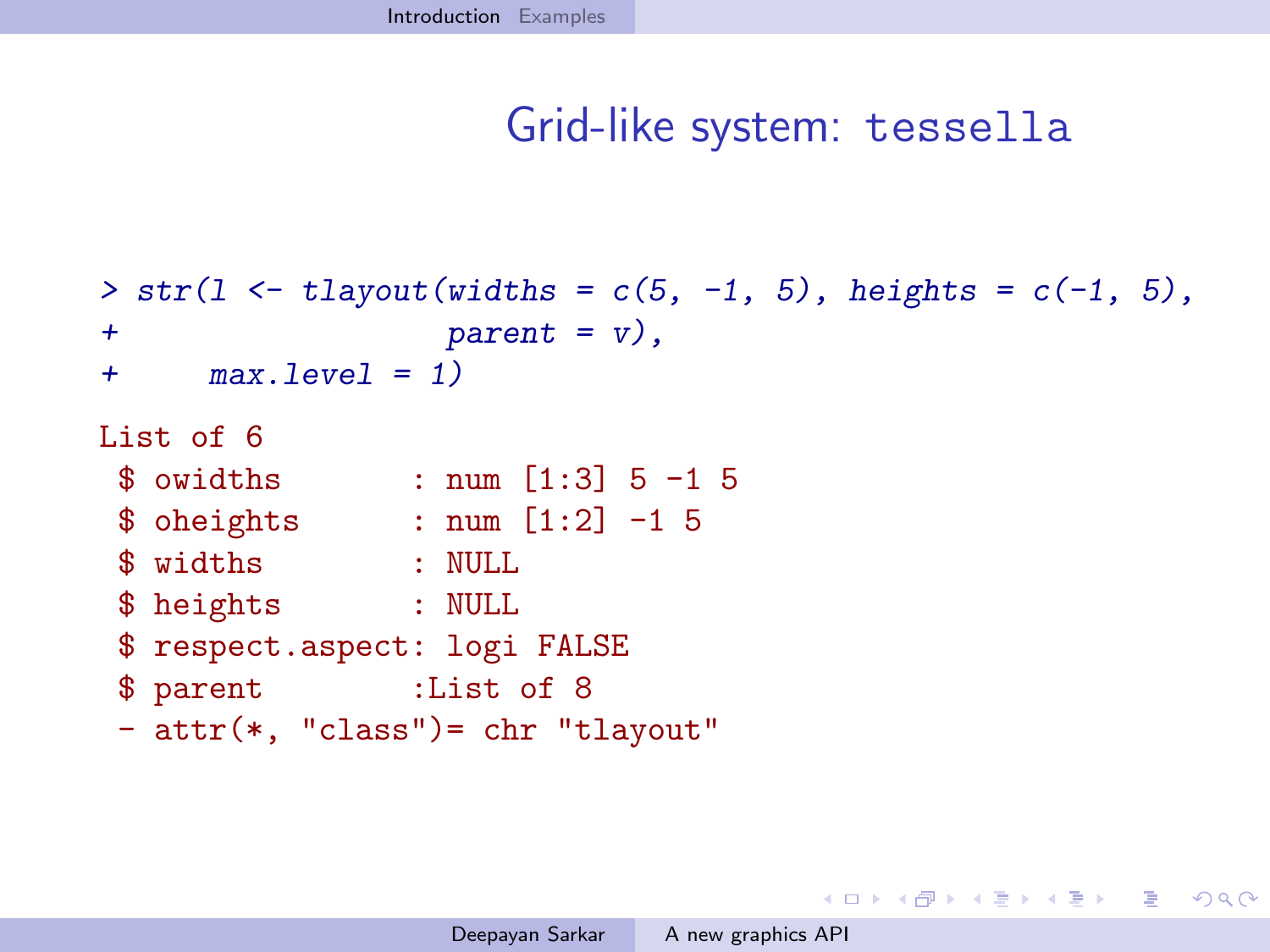```
> str(refreshLayout(l), max.level = 1)
```

```
List of 6
$ owidths : num [1:3] 5 -1 5
$ oheights : num [1:2] -1 5
$ widths : num [1:3] 5 20 5
$ heights : num [1:2] 35 5
$ respect.aspect: logi FALSE
$ parent :List of 8
- attr(*, "class")= chr "tlayout"
```
Also tgrob() for objects with minimum dimensions (strings, legends)

KED KARD KED KED E VOQO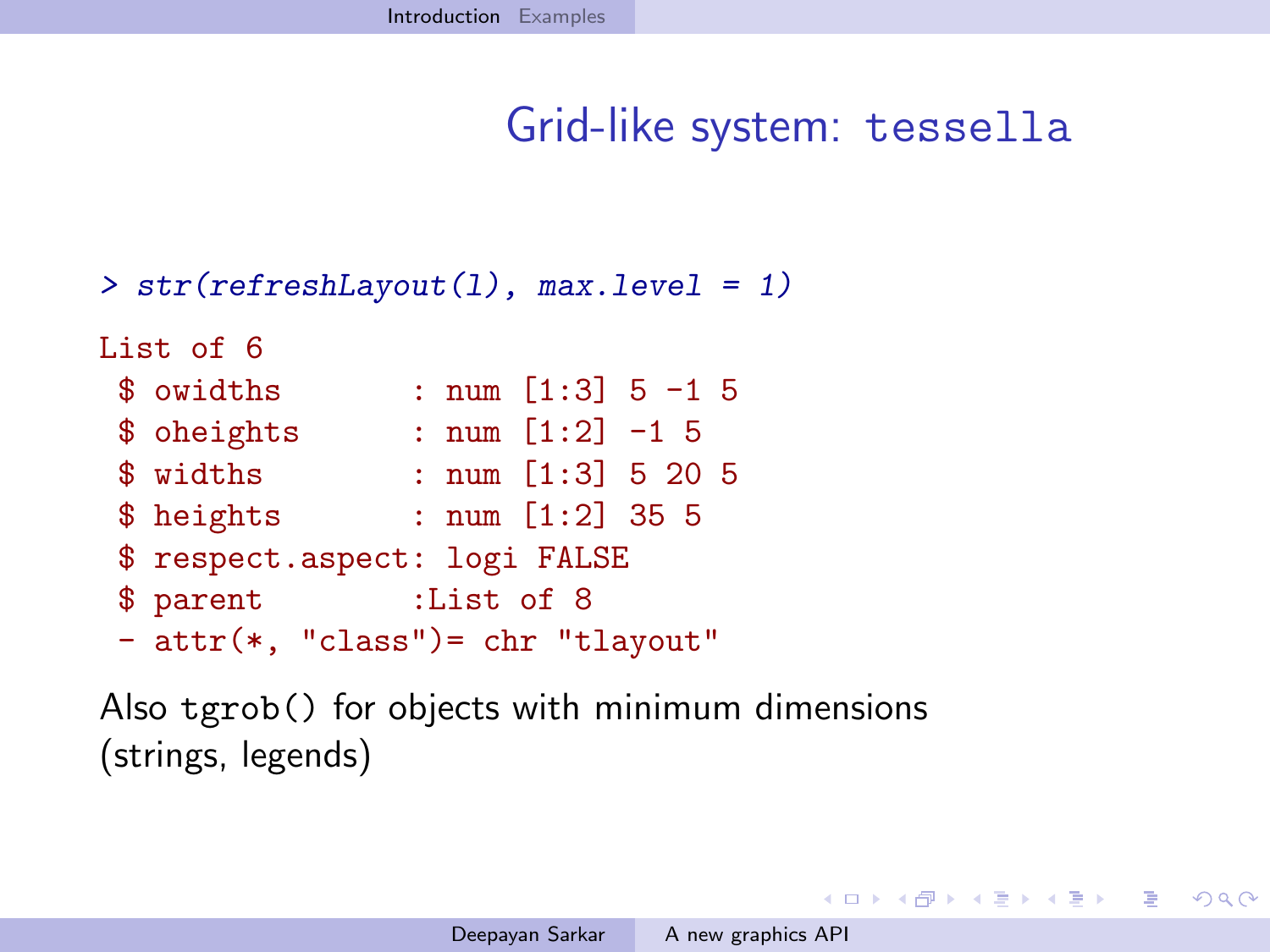### **Primitives**

メロメ メタメ メミメ メミメー

 $2990$ 

<span id="page-7-0"></span>э

- Need to actually draw stuff at some point
- Primitives implemented by backends
- Sort of like graphics devices
- Uses environments (attached/detached for "dynamic namespace" behaviour)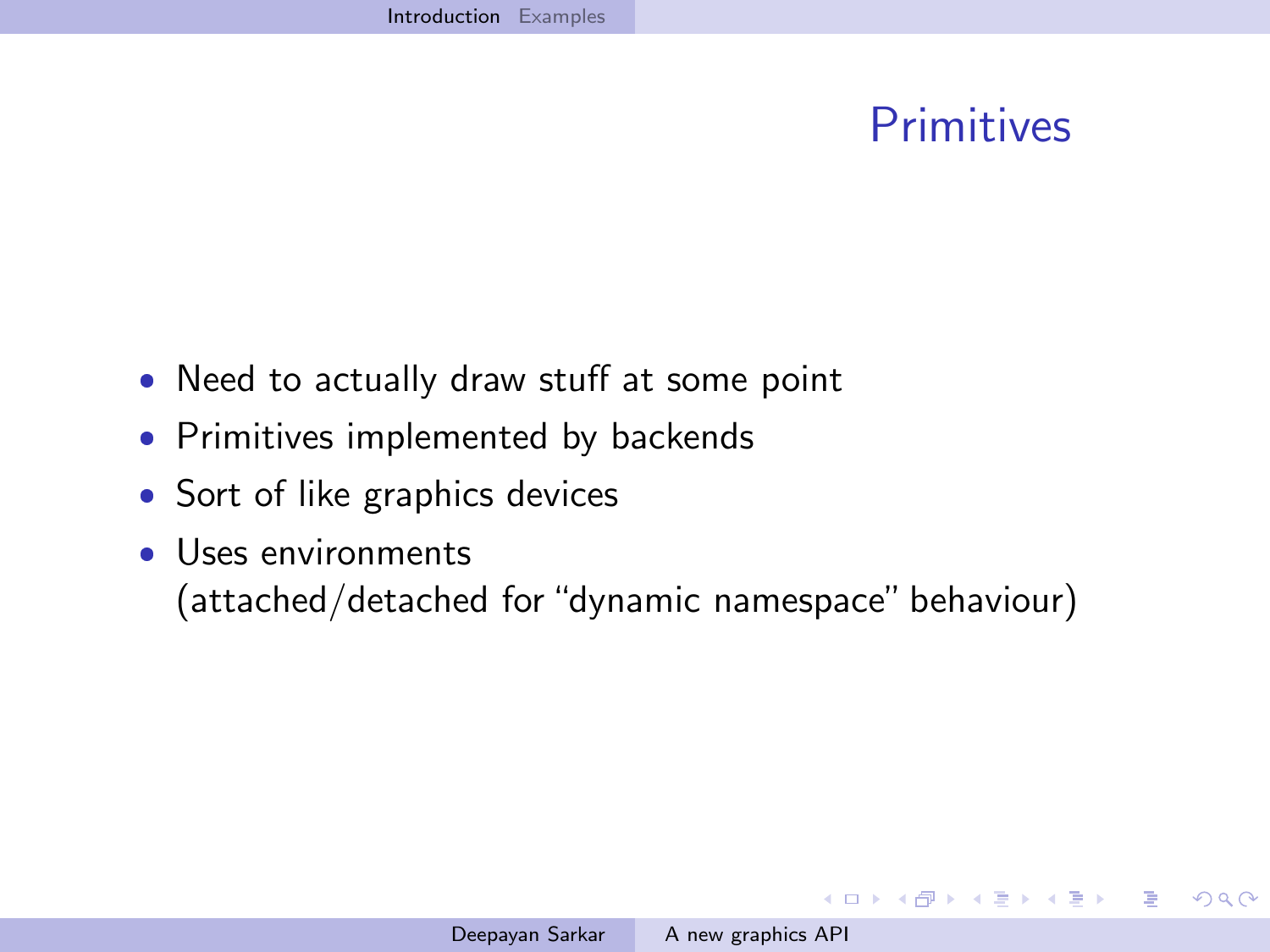#### <span id="page-8-0"></span>Reference backend

```
> ls.str(graphics_primitives())
bbox_rot : function (w, h, rot)
opar : NULL
tclip : function (vp)
tdpi : num 72
tfinalize : function ()
tget_context : function ()
tinitialize : function (context, newpage = TRUE)
tlines : function (x, y, lty = 1, lwd = 1, col = 1, ..., vp)tpoints : function (x, y, \text{ pch} = 1, \text{ col} = 1, \text{ fill} = \text{"transparent"}lty = 1, \ldots, vp)tpolygon : function (x, y, col = "black", fill = "transport",fillOddEven = FALSE, ..., vp)trect : function (xleft, ybottom, xright, ytop, fill = "transpar
    lty = 1, lwd = 1, ..., vp)tsegments : function (x0, y0, x1 = x0, y1 = y0, lty = 1, lwd = 1
tstrheight : function (s, cex = 1, font = 1, family = ", rot =
 =1, =, famathbf{1} \mathbf{v} = \mathbf{u} \cdot \mathbf{v}t_{\text{max}} = \frac{1}{2} is the sequence of \frac{1}{2} is the sequence of \frac{1}{2} is the NULL, of \frac{1}{2} is the \frac{1}{2} is the sequence of \frac{1}{2} is the \frac{1}{2} is the \frac{1}{2} is the \frac{1}{2} is the \frac{1}{2} is th
                       A new graphics API
```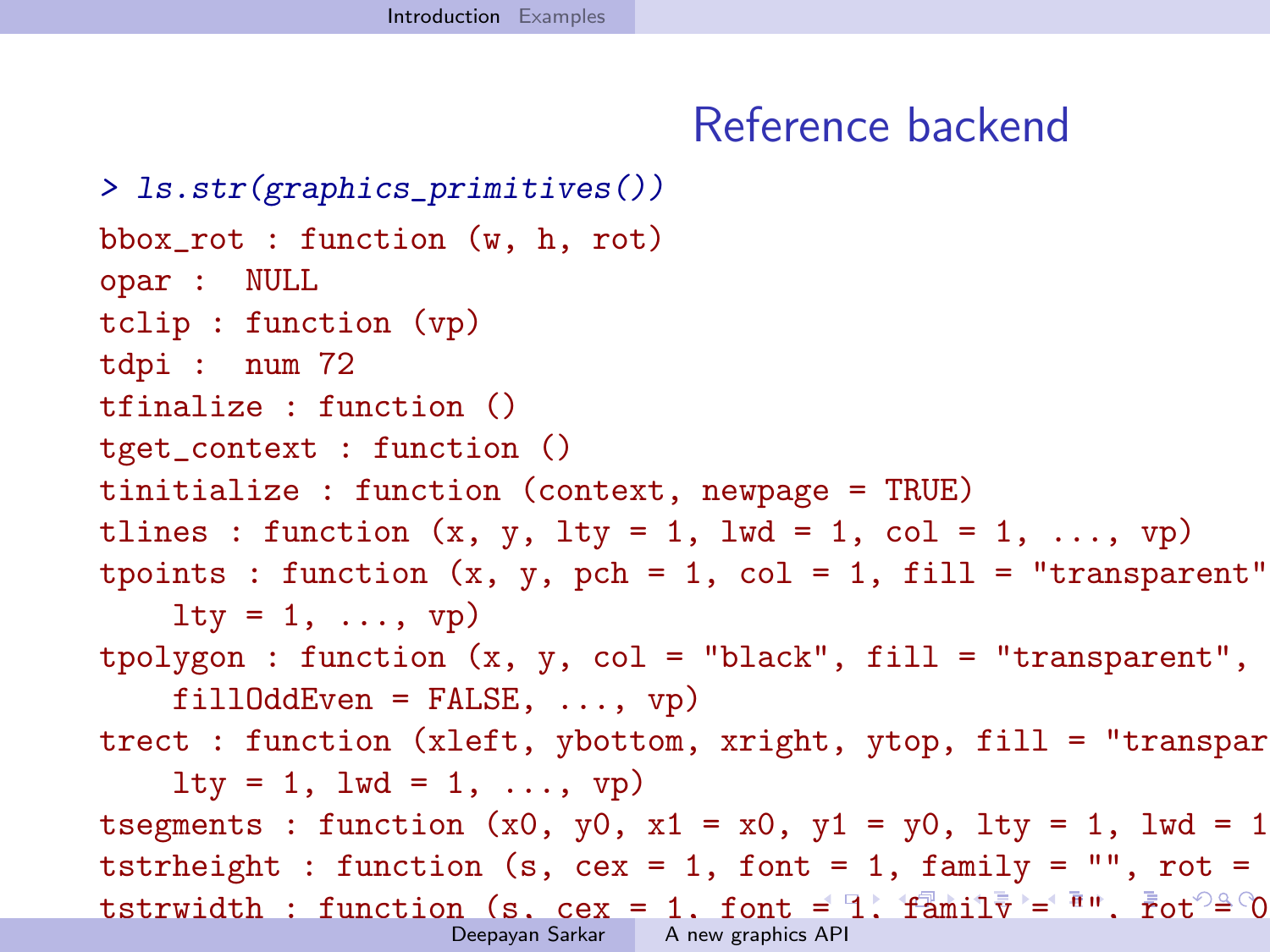## Other backends

メロメメ 御 メメ きょく モドー

<span id="page-9-0"></span> $\Rightarrow$  $\eta$ an

- qtbase based on Qt's QGraphicScene/View API
- qtpaint Michael's Qt-based fast drawing API
- $77?$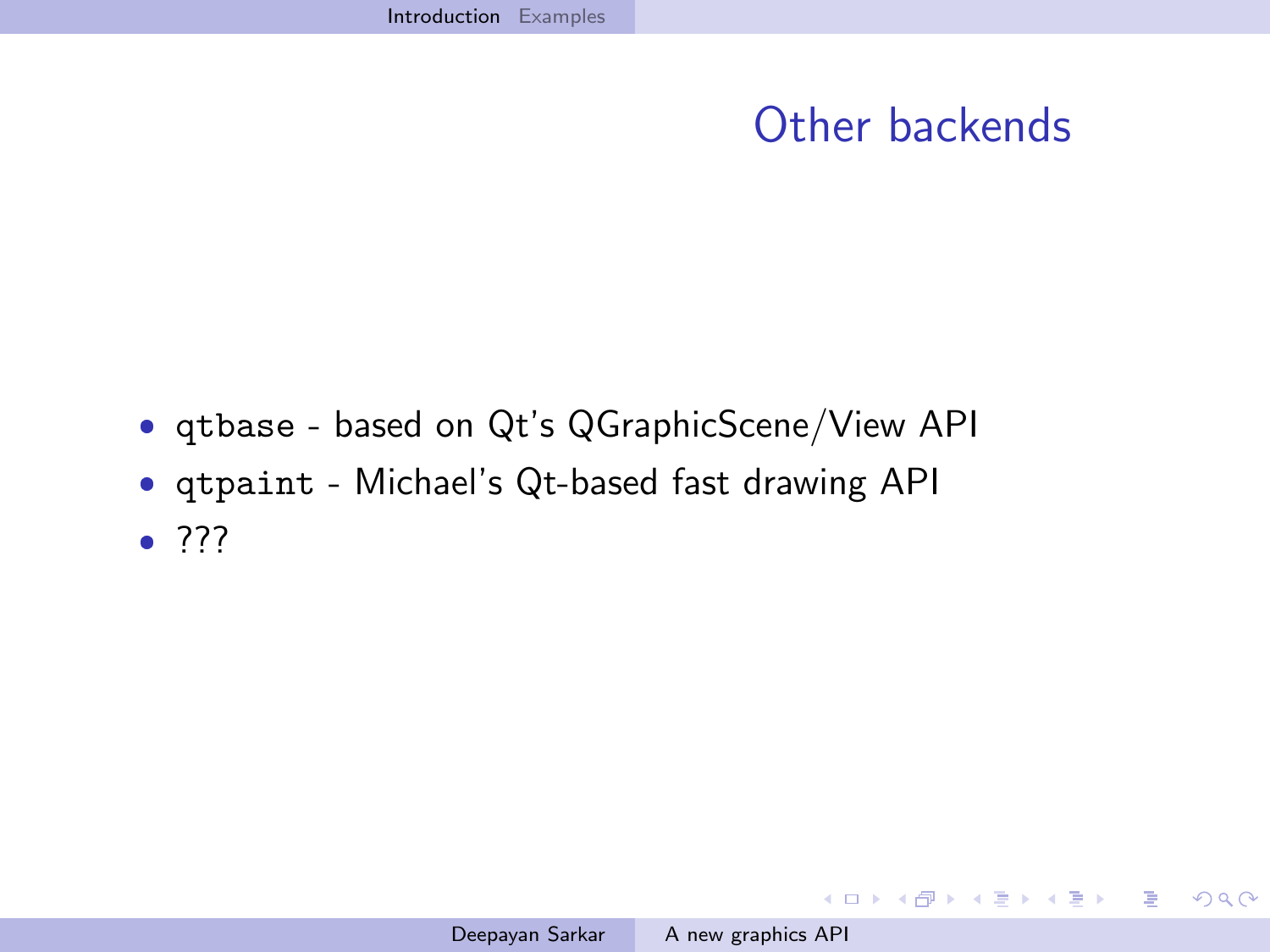## Potential advantages (over devices)

- Code once, render anywhere
- Possibility of more efficient implementations
- Make use of truly interactive backends

メラト メミト メミト

4 17 18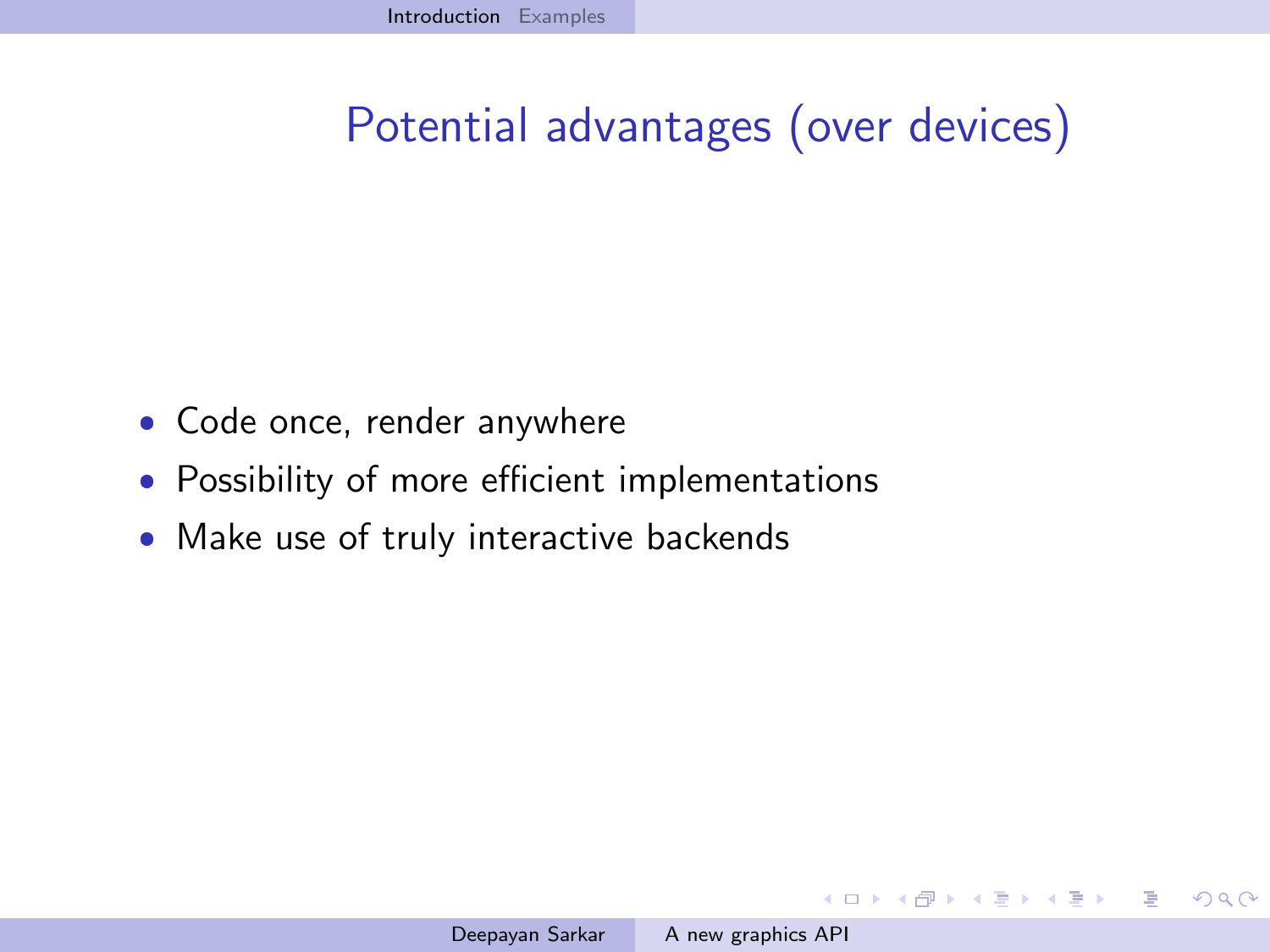## High-level package

イロメ イ団メ イモメ イモメー

<span id="page-11-0"></span> $QQ$ 

∍

- yagpack: Yet another graphics package
- Not unlike lattice
- Borrows ideas from ggplot2
	- "panel variables" are specified like aesthetics
	- $\bullet$  "panel functions" are map  $+$  render layers
	- layers can be composed using  $+$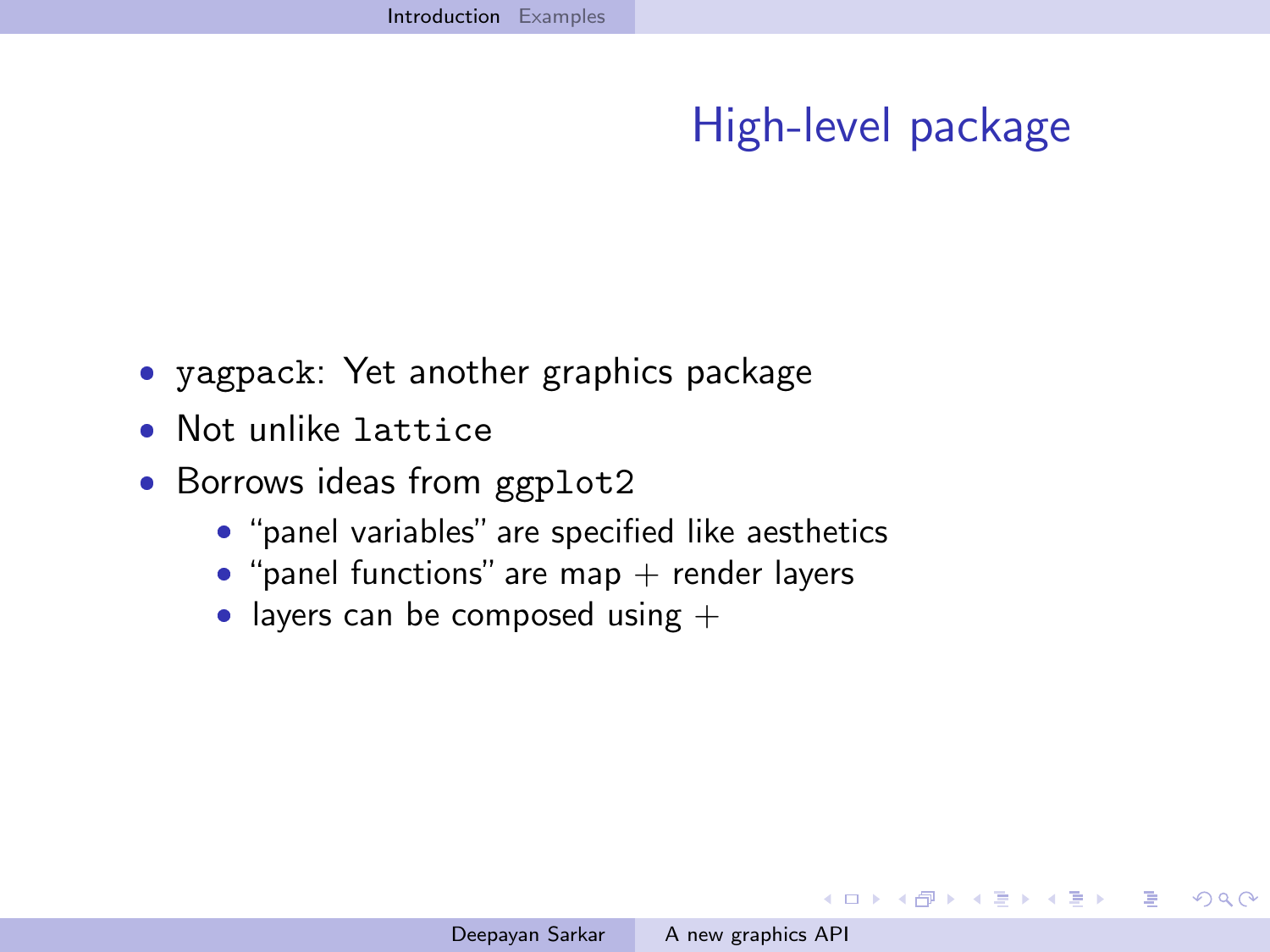#### <span id="page-12-0"></span>Example

```
> dstates <-
+ cbind(as.data.frame(state.x77),
+ Region = state.region,
+ State = I(rownames(state.x77)),
+ Area = state.area)
> str(dstates)
'data.frame': 50 obs. of 11 variables:
$ Population: num 3615 365 2212 2110 21198 ...
$ Income : num 3624 6315 4530 3378 5114 ...
$ Illiteracy: num 2.1 1.5 1.8 1.9 1.1 0.7 1.1 0.9 1.3 2 ...
$ Life Exp : num 69 69.3 70.5 70.7 71.7 ...
$ Murder : num 15.1 11.3 7.8 10.1 10.3 6.8 3.1 6.2 10.7 13.
$ HS Grad : num 41.3 66.7 58.1 39.9 62.6 63.9 56 54.6 52.6 4
$ Frost : num 20 152 15 65 20 166 139 103 11 60
$ Area : num 50708 566432 113417 51945 156361 ...
$ Region : Factor w/ 4 levels "Northeast", "South",..: 2 4 4
 "Alabama" "Alaska" "Arizo
                                                   299$ 53104 158693 ...
                          A new graphics API
```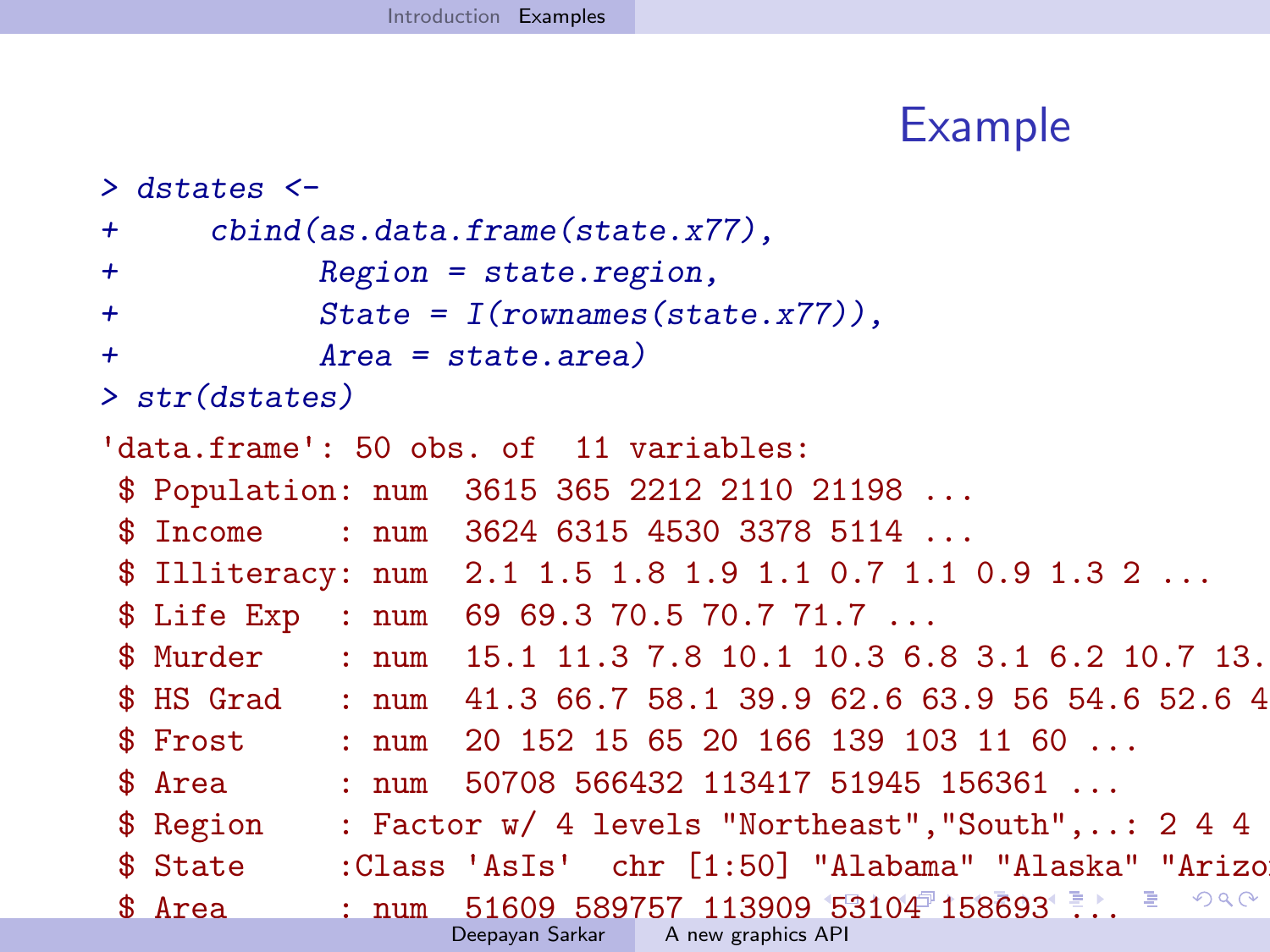## Example

<span id="page-13-0"></span>K ロ ▶ K @ ▶ K ミ ▶ K ミ ▶ - ' 큰' - 10 Q Q

```
> library(yagpack)
> p < -+ yplot(data = dstates,
+ margin.vars = elist(Region), layout = c(2,2),
+ panel.vars = elist(x = Illiteracy,
+ y = Murder,
+ size = Area).
+ panel = ypanel.grid() + ypanel.xyplot(),
+ theme = yagp.theme("default"))
```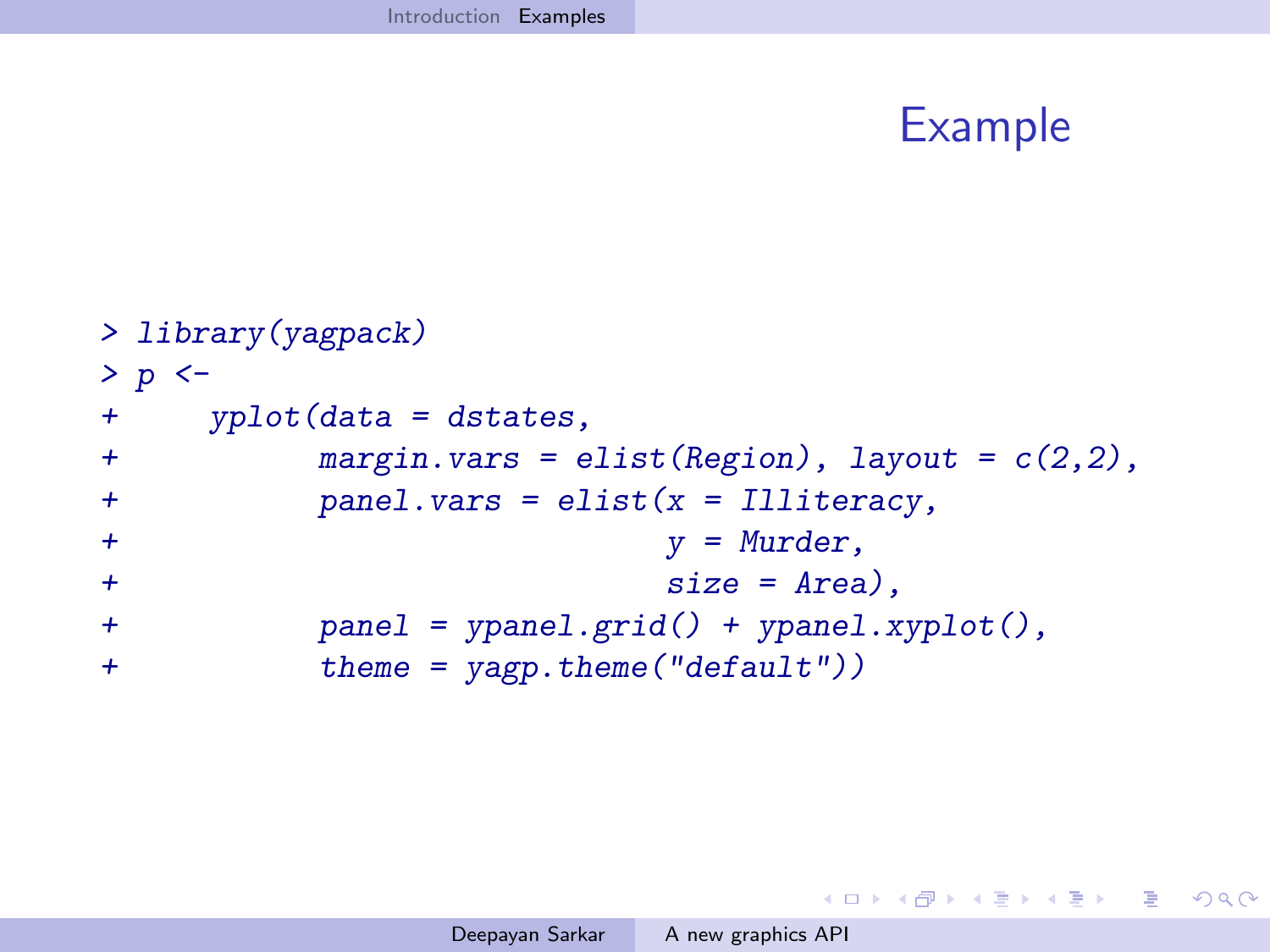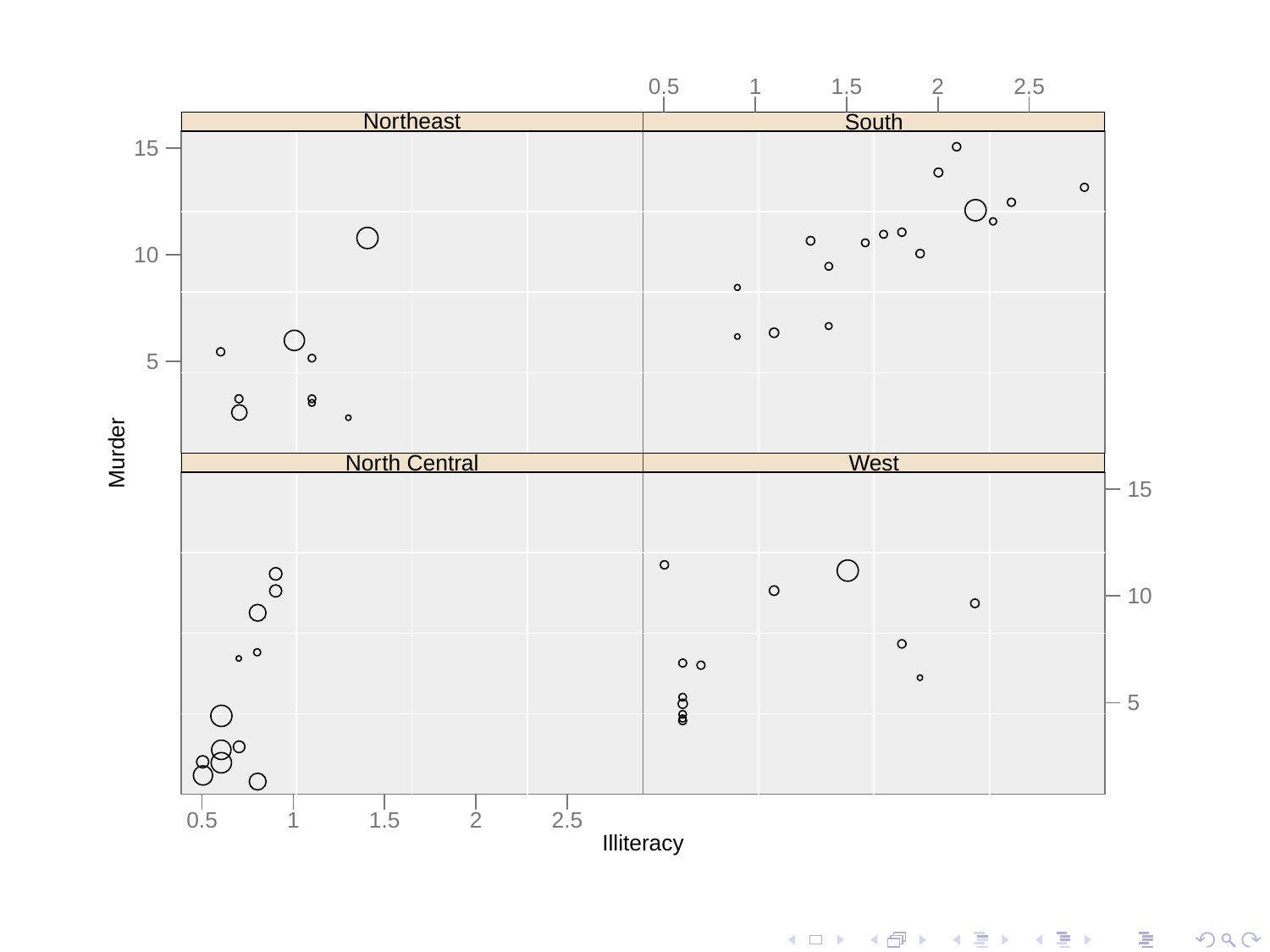## yagpack

イロト イ押 トイヨ トイヨ トー

 $\equiv$ 

 $QQ$ 

- Work in progress, more or less functional now
- But why another system?
- Want to think about interaction.
	- I don't know how it should be done
	- Ideally some abstract API
	- I'll show some examples (graphicsEvent API, Qt)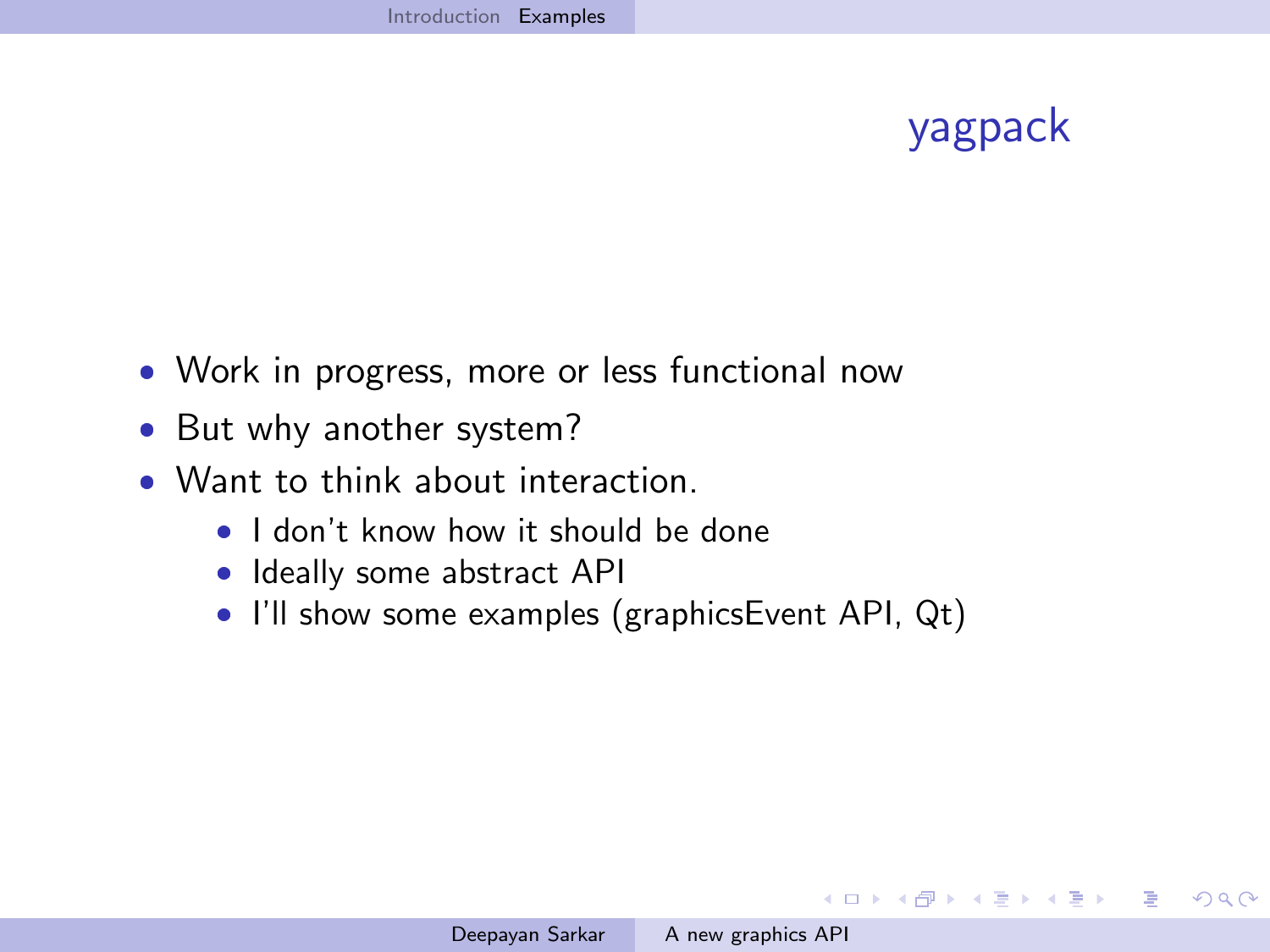## **Examples**

メロメメ 御 メメ きょく ミメー

 $\equiv$ 

 $QQ$ 

- GraphicsEvent
	- Redraw/Animation: [graphics\\_redraw.R](graphics_redraw.R)
	- Layers: [graphics\\_layers.R](graphics_layers.R)
- Qt backends
	- qtbase + qtpaint: <quilt.R>
	- Pure qtpaint: <qtpaint.R>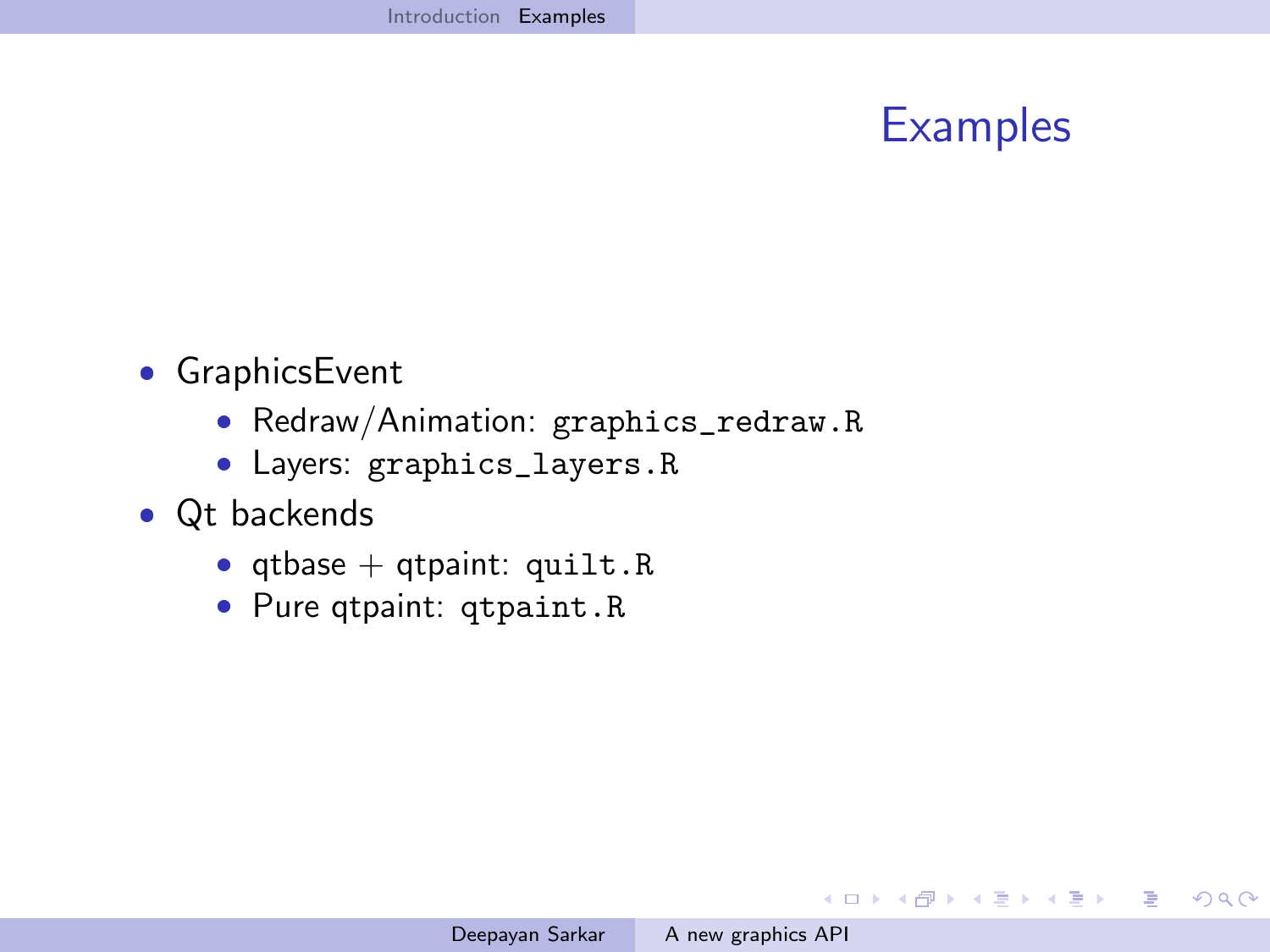# Summary

イロメ イ団メ イミメ イヨメー

- Standard R graphics graphicsEvent API
- What I would like
	- More device support
	- Mouse wheel events
	- Layers (two devices plotting on same surface)
- May give basic interactivity to vanilla R
- Qt probably better prototype for the long term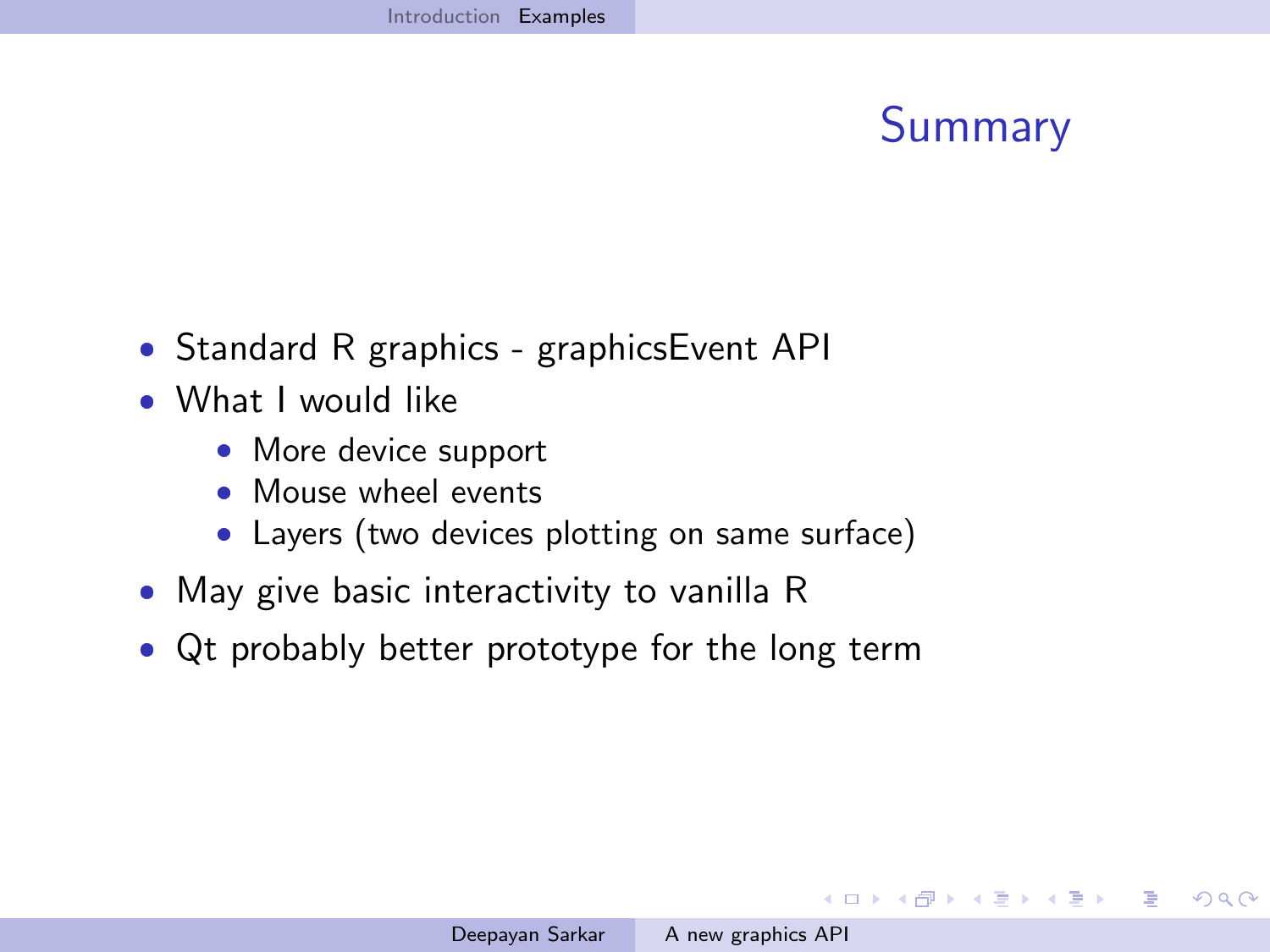# Summary

メロメメ 御 メメ きょく モドー

 $2990$ 

э

- Long-term goals
	- Code once, plot anywhere
	- Publication-quality static plots
	- Develop yagpack with support for linking etc.
	- Work on abstract interaction API ...
	- Similar Javascript canvas API, maybe generated by R?
	- $77?$